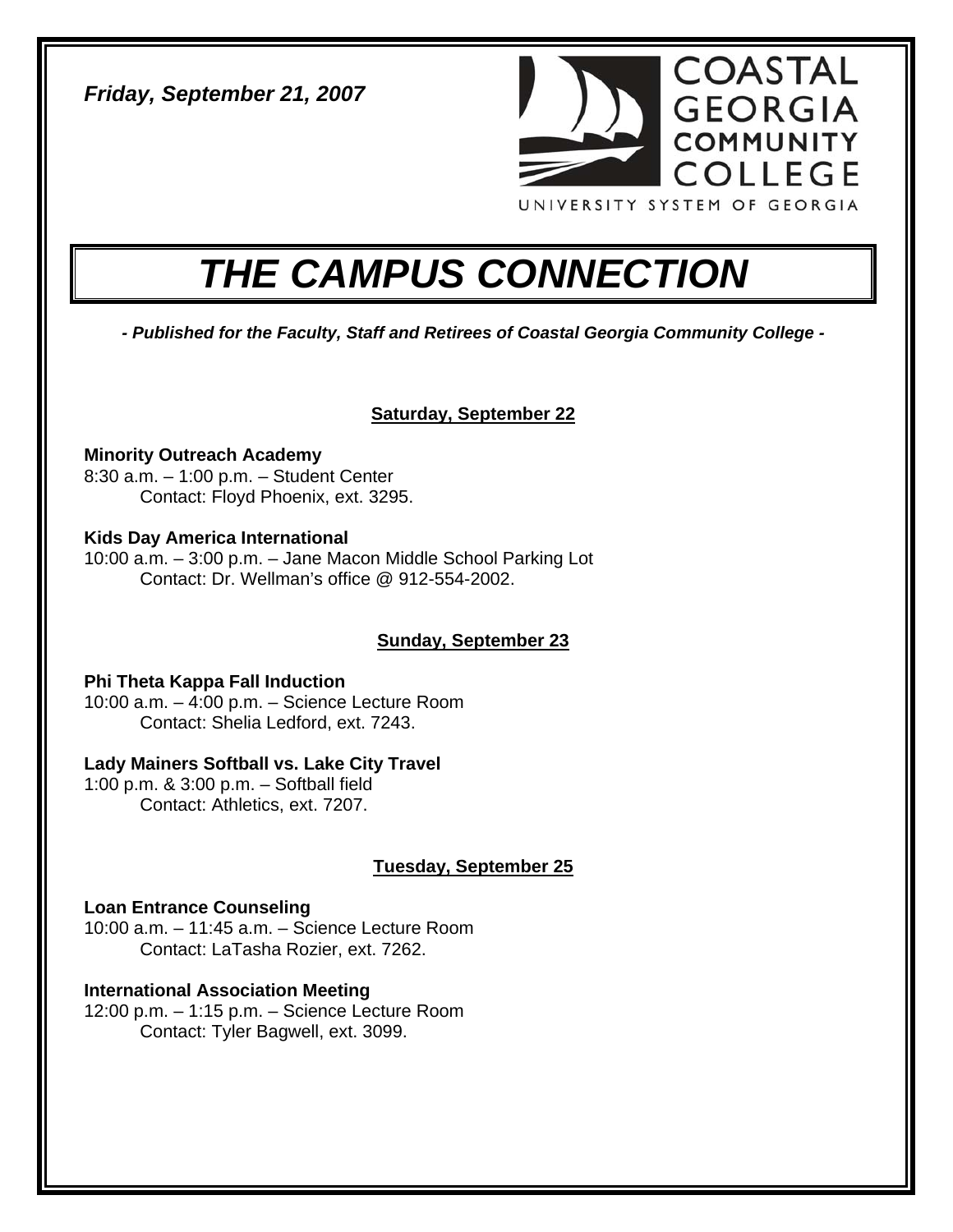

**Peter Biegalus Lecture/Presentation: Financial Worries No More!**  12:15 p.m. – 1:30 p.m. - Student Center

Contact: Student Development Services, ext. 7220.

# **Loan Entrance Counseling**

4:00 p.m. – 6:00 p.m. – Science Lecture Room Contact: LaTasha Rozier, ext. 7262.

# **Wednesday, September 26**

#### **Science Fair Kickoff Meeting**

4:30 p.m. – 5:30 p.m. – Science Lecture Room Contact: Mark Pilgrim, ext 3402.

# **Thursday, September 27**

#### **Hamburger Hotdog Sale**

10:00 a.m. – 2:00 p.m. – Grounds Adjacent to Bell Tower Contact: Niki Schmauch, ext. 7267.

#### **Orientation Committee Meeting**

2:00 p.m. – 3:30 p.m. – Presidents Dining Room Contact: Dave Leenhouts, ext. 3294.

#### **Staff Assembly**

3:00 p.m. – 4:30 p.m. – Science Lecture Room Contact: Regina Cruz, ext. 7325.

# **Georgia Plumbers' Trade Association Licensed Plumbers Continuing Education**

4:00 p.m. – 10:00 p.m. – Conference Center Auditorium Contact: Dr. Dougie Taylor, ext. 7260.

#### **Science Fair Kickoff Meeting**

4:30 p.m. – 5:30 p.m. – Science Lecture Room Contact: Mark Pilgrim, ext. 3402.

# **Friday, September 28**

# **Student Development Services Staff Meeting**

8:00 a.m. – 10:00 a.m. – President's Dining Room Contact: Deborah Browning, ext. 7220.

# **Red Cross Blood Drive**

8:30 a.m. – 1:30 p.m. – Student Center Contact: Dave Leenhouts, ext. 3294.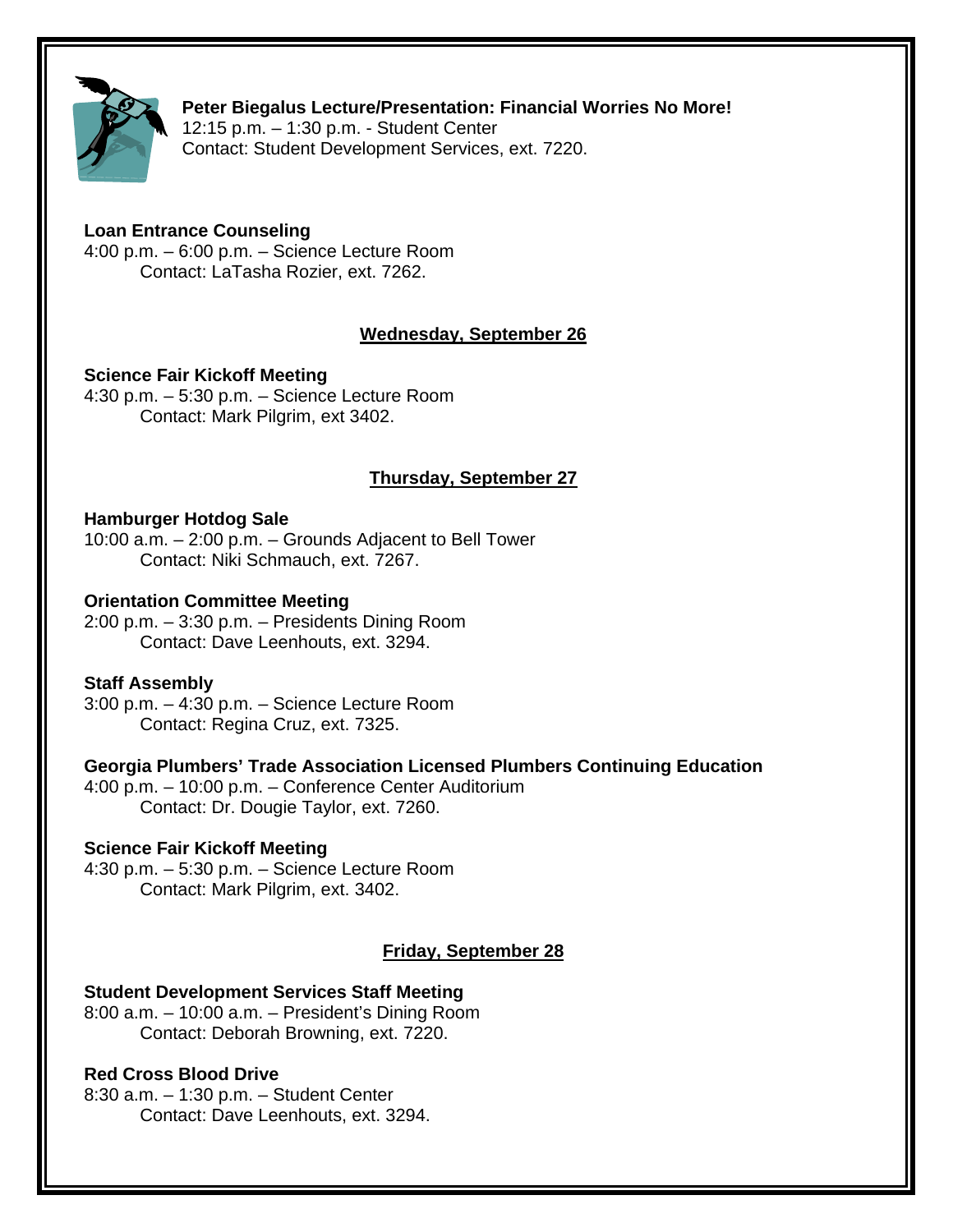#### **Saturday, September 29**

**Fall Child Care Conference** 

7:30 a.m. – 4:30 p.m. – Conference Center Contact: Dr. Dougie Taylor, ext. 7260.

# **Monday, October 1**

#### **Oktoberfest**

11:00 a.m. – 1:00 p.m. – Student Center Contact: Dr. Ramona Fletcher, ext. 6882.

#### **Phi Delta Kappa Meeting**

5:30 p.m. – 7:30 p.m. – President's Dining Room Contact: Dr. Andrea Wallace, ext. 6891.

# **Tuesday, October 2**

#### **UGA College of Agriculture & Environmental Sciences Wastewater Systems Training**

7:30 a.m. – 5:00 p.m. – Conference Center Auditorium Contact: Dr. Dougie Taylor, ext. 7260.

#### **Sav-A-Life Tour: Drunk Driving Simulator**

9:00 a.m. – 4:00 p.m. – Student Center Contact: Dave Leenhouts, ext. 3294.

#### **Faculty Development & Welfare Presentations**

12:30 p.m. – 1:30 p.m. – Science Building 195 & Camden Center Room 202 Contact: Sharon Bartkovich, ext. 3098.

#### **Wednesday, October 3**

**Camden Center – Social Sciences Twentieth Century U.S. Soldier Exhibit**  11:00 a.m. – 7:30 p.m. – Camden Center Rotunda Contact: Patrizia Stahle, ext. 2387.

#### **Thursday, October 4**

**Department of Mathematics, Science, & Physical Education (DMSPE) Program**  12:30 p.m. – 1:30 p.m. – Science Lecture room Contact: Trish Rugaber, ext. 3287.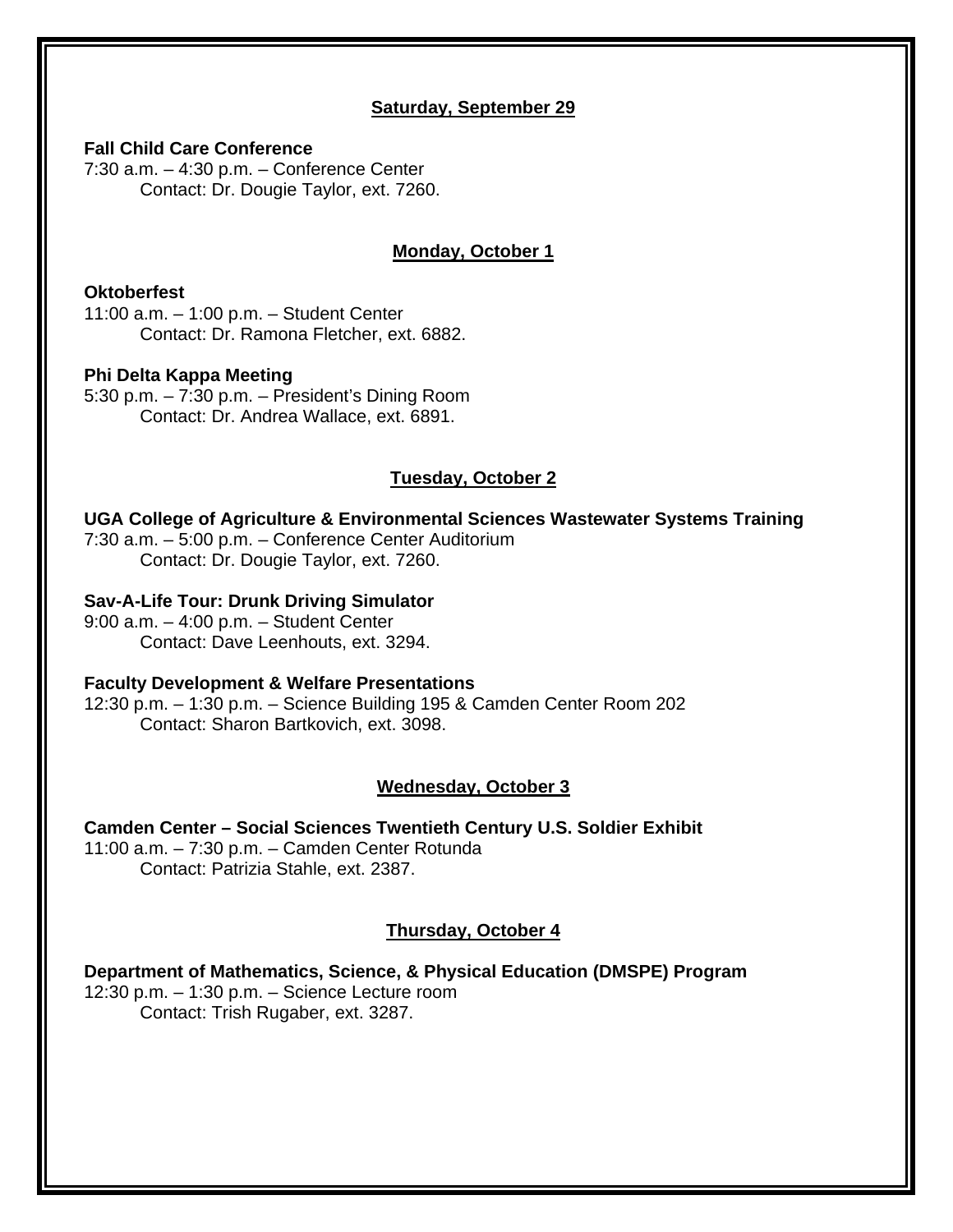# **Friday, October 5**

#### **CGCC Human Resources Supervisor Training**

8:00 a.m. – 5:00 p.m. – Conference Center Altamaha Room Contact: Kathleen Morris, ext. 3014.

#### **Big Leadership Weekend (& October 6)**

6:00 p.m. – 12:00 p.m. – Student Center Contact: Dave Leenhouts, ext. 3294.

# **Saturday, October 6**

**Southeast Georgia Health System Bariatric Celebration of Health**  6:30 a.m. – 6:00 p.m. – Conference Center Satilla Room Contact: Dr. Dougie Taylor, ext. 7260.



# **CoastFest 200712th Anniversary Celebration**

10:00 a.m. – 4:00 p.m. - Department of Natural Resources Coastal Regional Headquarters in Brunswick

The DNR's Coastal Resources, Wildlife Resources, Environmental Protection, and Parks and Historic Sites Divisions want to extend a special invitation to you to join them in "catching the excitement" of CoastFest. For more information, please call Susan Shipman @ 912-264-7218.

**Condolences.** Paul Melchor's mother Christine Anderson, who resided in Philadelphia, died late Wednesday afternoon. Services will take place Tuesday at Buelah Tabernacles, 4824 Baltimore Avenue, Philadelphia, Pennsylvania 19143.

**CoastFest 2007**. The DNR's Coastal Resources, Wildlife Resources, Environmental Protection, and Parks and Historic Sites Divisions want to extend a special invitation to you to join them in "catching the excitement" of CoastFest. CoastFest is celebrating its and it takes place on **Saturday, October 6, from** 

**10 a.m. – 4 p.m.** at the along the picturesque "Marshes of Glynn" in Brunswick. For more information, please call Susan Shipman @ 912-264-7218.